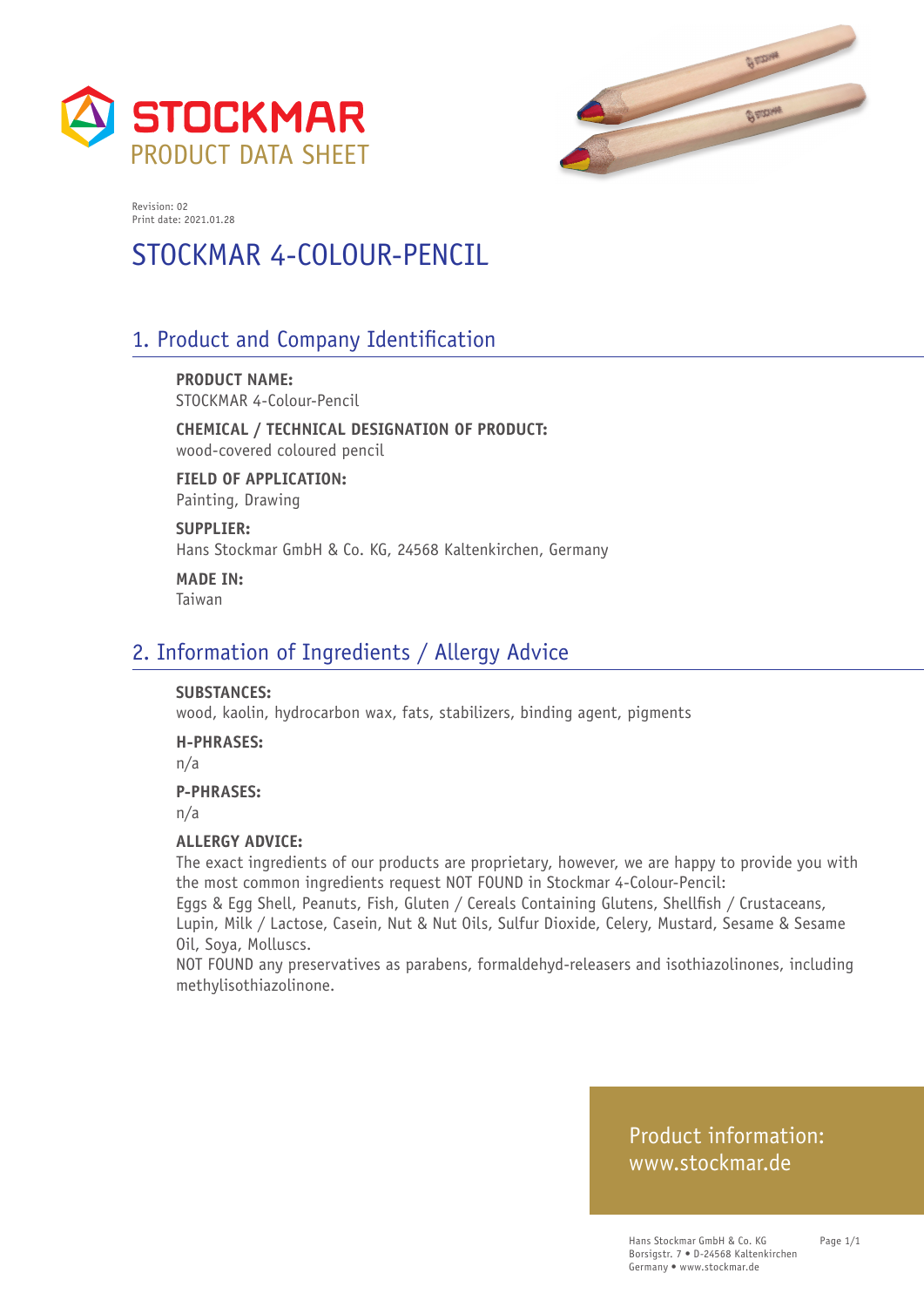



# STOCKMAR 4-COLOUR-PENCIL

# 3. Possible Hazards - Hazards Information

not required

**PRODUCT MARKING:**  "Attention! Not suitable for children under 3 years. Small parts might be swallowed."

# 4. First - Aid - Measures

**INHALATION:**

n/a

**SKIN CONTACT:** Wash off with water

**EYE CONTACT:** Rinse out with water.

**SWALLOWING:** Rinse out mouth and drink plenty of water.

In case of persistent symptoms seek medical treatment.

# 5. Fire - Fighting Measures

**SUITABLE EXTINGUISHING MEDIA:**  Alcohol-resistant foam, CO2

**EXTINGUISHING MATERIAL THAT MUST NOT BE USED FOR SAFTY REASONS:**  n/a

## 6. Accidental Release Measure

**ENVIRONMENT-RELATED MEASURES:**  n/a **PROCEDURES FOR CLEANING / ABSORPTION:**  n/a

**PERSONAL PRECAUTIONARY MEASURES:**  Swiftly remove and clean affected clothes

# Product information: www.stockmar.de

Page 2/2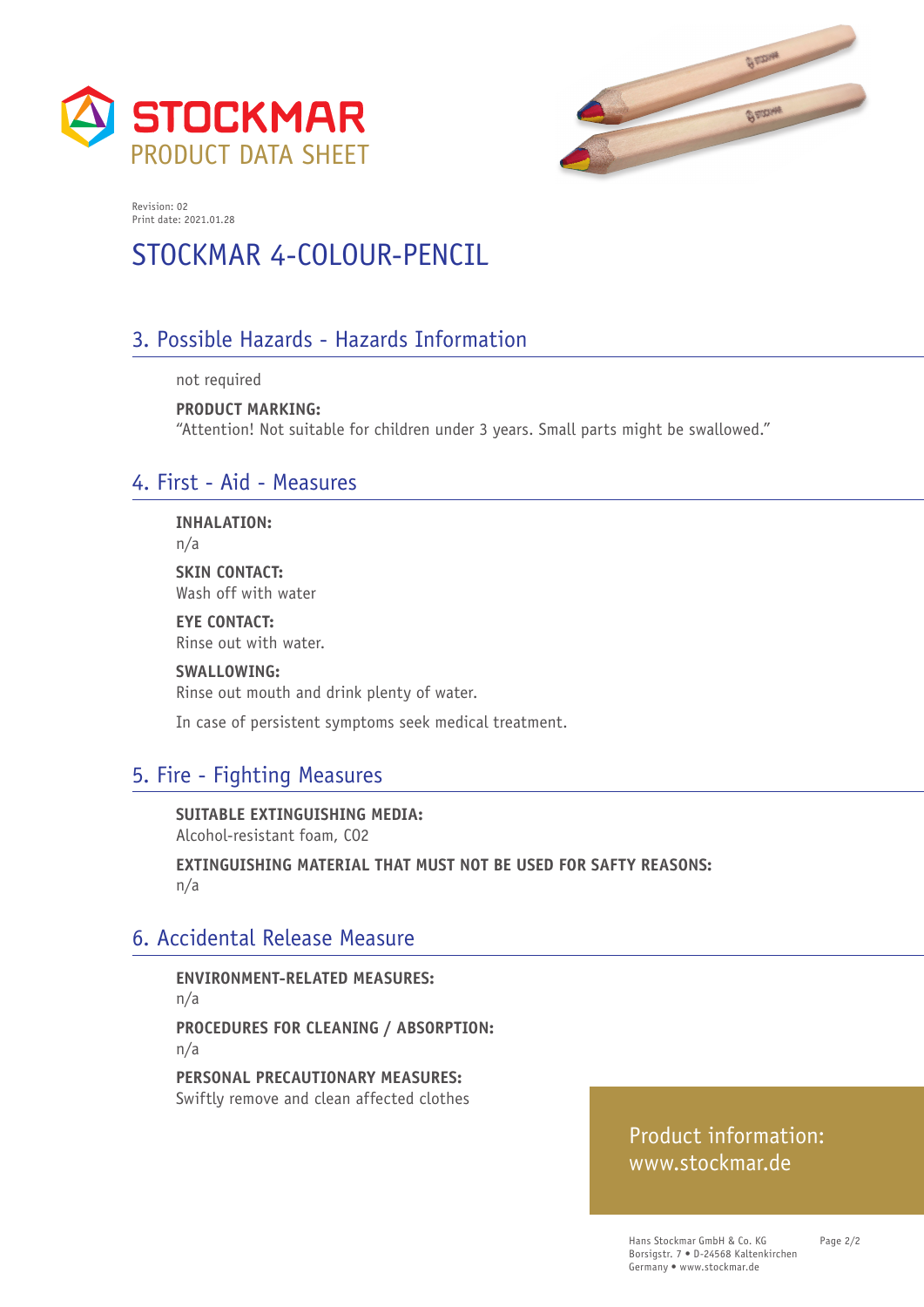



# STOCKMAR 4-COLOUR-PENCIL

# 7. Handling and Storage

**HANDLING:**  Avoid contact with clothes

**STORAGE:**  Store product in original packaging

# 8. Exposure Controls / Personal Protection

n/a

# 9. Physical and Chemical Properties

**FORM/COLOUR/ODOR:**  solid / different colours (blue, red, yellow, green) / non-specific

**FLASH POINT:**   $> 180^{\circ}$ C

**IGNITION TEMPERATURE:**  Wood: 280-340 °C / lead is not inflamable

**EXPLOSION LIMITS:**  Product not explosive

**SOLUBILITY IN WATER:**  Product is insoluble

## 10. Stability and Reactivity

**CONDITION TO AVOID:**  Temperature > 55°C

**MATERIALS TO AVOID:**  Don`t mix with other chemicals

**HAZARDOUS DECOMPOSITION PRODUCTS:**  No hazardous decomposition products known

## Product information: www.stockmar.de